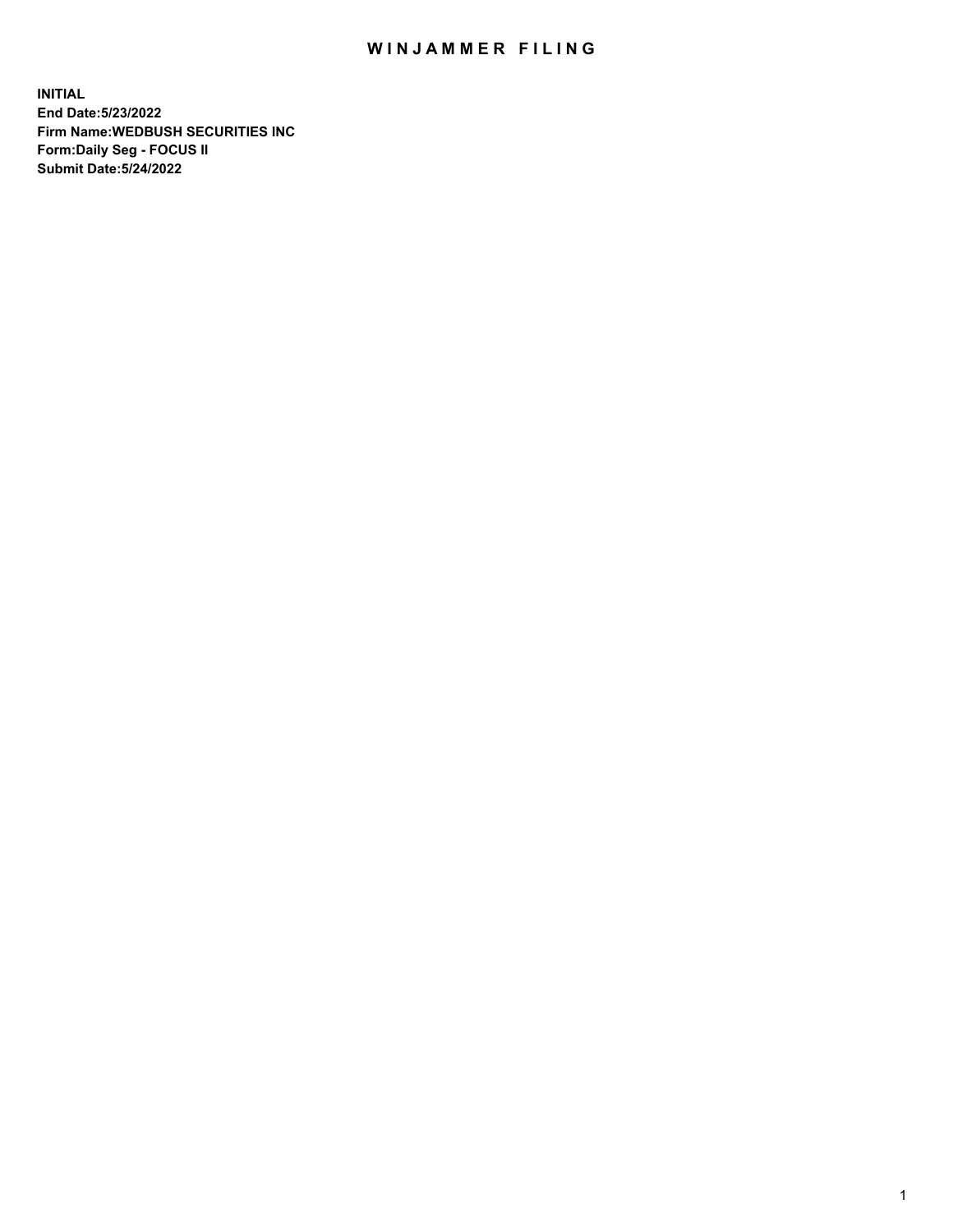**INITIAL End Date:5/23/2022 Firm Name:WEDBUSH SECURITIES INC Form:Daily Seg - FOCUS II Submit Date:5/24/2022 Daily Segregation - Cover Page**

| Name of Company                                                                                                                                                                                                                                                                                                                                                                     | <b>WEDBUSH SECURITIES INC</b>                                                              |
|-------------------------------------------------------------------------------------------------------------------------------------------------------------------------------------------------------------------------------------------------------------------------------------------------------------------------------------------------------------------------------------|--------------------------------------------------------------------------------------------|
| <b>Contact Name</b>                                                                                                                                                                                                                                                                                                                                                                 | <b>Kevin Wirth</b>                                                                         |
| <b>Contact Phone Number</b>                                                                                                                                                                                                                                                                                                                                                         | 312-784-0475                                                                               |
| <b>Contact Email Address</b>                                                                                                                                                                                                                                                                                                                                                        | kevin.wirth@wedbush.com                                                                    |
| FCM's Customer Segregated Funds Residual Interest Target (choose one):<br>a. Minimum dollar amount: ; or<br>b. Minimum percentage of customer segregated funds required:%; or<br>c. Dollar amount range between: and; or                                                                                                                                                            | 19,000,000<br>$\overline{\mathbf{0}}$<br>00                                                |
| d. Percentage range of customer segregated funds required between:% and%.<br>FCM's Customer Secured Amount Funds Residual Interest Target (choose one):<br>a. Minimum dollar amount: ; or<br>b. Minimum percentage of customer secured funds required:% ; or<br>c. Dollar amount range between: and; or<br>d. Percentage range of customer secured funds required between: % and %. | 0 <sub>0</sub><br>1,000,000<br>$\overline{\mathbf{0}}$<br>0 <sub>0</sub><br>0 <sub>0</sub> |
| FCM's Cleared Swaps Customer Collateral Residual Interest Target (choose one):<br>a. Minimum dollar amount: ; or<br>b. Minimum percentage of cleared swaps customer collateral required:%; or<br>c. Dollar amount range between: and; or                                                                                                                                            | $\frac{\frac{0}{0}}{\frac{0}{0}}$                                                          |

d. Percentage range of cleared swaps customer collateral required between:% and%. **0 0**

Attach supporting documents CH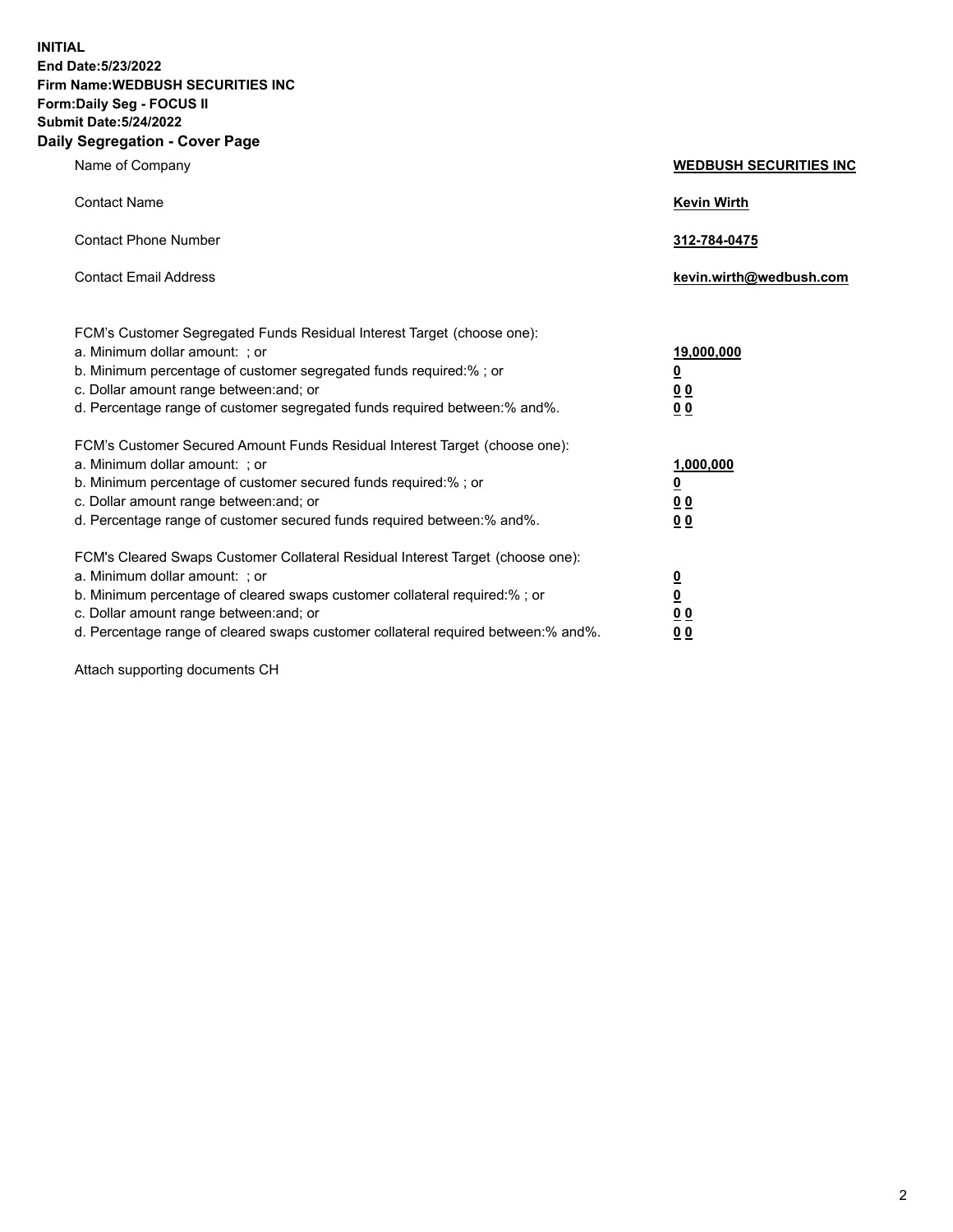**INITIAL End Date:5/23/2022 Firm Name:WEDBUSH SECURITIES INC Form:Daily Seg - FOCUS II Submit Date:5/24/2022 Daily Segregation - Secured Amounts**

|     | 2011, Ocgi ogation - Oceanea Anioanita                                                      |                                    |
|-----|---------------------------------------------------------------------------------------------|------------------------------------|
|     | Foreign Futures and Foreign Options Secured Amounts                                         |                                    |
|     | Amount required to be set aside pursuant to law, rule or regulation of a foreign            | $0$ [7305]                         |
|     | government or a rule of a self-regulatory organization authorized thereunder                |                                    |
| 1.  | Net ledger balance - Foreign Futures and Foreign Option Trading - All Customers             |                                    |
|     | A. Cash                                                                                     | 33,912,946 [7315]                  |
|     | B. Securities (at market)                                                                   | $0$ [7317]                         |
| 2.  | Net unrealized profit (loss) in open futures contracts traded on a foreign board of trade   | 19,017 [7325]                      |
| 3.  | Exchange traded options                                                                     |                                    |
|     | a. Market value of open option contracts purchased on a foreign board of trade              | 27,606 [7335]                      |
|     | b. Market value of open contracts granted (sold) on a foreign board of trade                | $0$ [7337]                         |
| 4.  | Net equity (deficit) (add lines 1. 2. and 3.)                                               | 33,959,569 [7345]                  |
| 5.  | Account liquidating to a deficit and account with a debit balances - gross amount           | 6,398 [7351]                       |
|     | Less: amount offset by customer owned securities                                            | 0 [7352] 6,398 [7354]              |
| 6.  | Amount required to be set aside as the secured amount - Net Liquidating Equity              | 33,965,967 [7355]                  |
|     | Method (add lines 4 and 5)                                                                  |                                    |
| 7.  | Greater of amount required to be set aside pursuant to foreign jurisdiction (above) or line | 33,965,967 [7360]                  |
|     | 6.                                                                                          |                                    |
|     | FUNDS DEPOSITED IN SEPARATE REGULATION 30.7 ACCOUNTS                                        |                                    |
| 1.  | Cash in banks                                                                               |                                    |
|     | A. Banks located in the United States                                                       | 17,581,712 [7500]                  |
|     | B. Other banks qualified under Regulation 30.7                                              | 3,565,929 [7520] 21,147,641 [7530] |
| 2.  | Securities                                                                                  |                                    |
|     | A. In safekeeping with banks located in the United States                                   | $0$ [7540]                         |
| 3.  | B. In safekeeping with other banks qualified under Regulation 30.7                          | 0 [7560] 0 [7570]                  |
|     | Equities with registered futures commission merchants<br>A. Cash                            |                                    |
|     | <b>B.</b> Securities                                                                        | 10,594,787 [7580]<br>$0$ [7590]    |
|     | C. Unrealized gain (loss) on open futures contracts                                         | $0$ [7600]                         |
|     | D. Value of long option contracts                                                           | $0$ [7610]                         |
|     | E. Value of short option contracts                                                          | 0 [7615] 10,594,787 [7620]         |
| 4.  | Amounts held by clearing organizations of foreign boards of trade                           |                                    |
|     | A. Cash                                                                                     | 6,846,890 [7640]                   |
|     | <b>B.</b> Securities                                                                        | $0$ [7650]                         |
|     | C. Amount due to (from) clearing organization - daily variation                             | $0$ [7660]                         |
|     | D. Value of long option contracts                                                           | $0$ [7670]                         |
|     | E. Value of short option contracts                                                          | 0 [7675] 6,846,890 [7680]          |
| 5.  | Amounts held by members of foreign boards of trade                                          |                                    |
|     | A. Cash                                                                                     | 182,103 [7700]                     |
|     | <b>B.</b> Securities                                                                        | $0$ [7710]                         |
|     | C. Unrealized gain (loss) on open futures contracts                                         | $0$ [7720]                         |
|     | D. Value of long option contracts                                                           | 27,606 [7730]                      |
|     | E. Value of short option contracts                                                          | 0 [7735] 209,709 [7740]            |
| 6.  | Amounts with other depositories designated by a foreign board of trade                      | 0 [7760]                           |
| 7.  | Segregated funds on hand                                                                    | $0$ [7765]                         |
| 8.  | Total funds in separate section 30.7 accounts                                               | 38,799,027 [7770]                  |
| 9.  | Excess (deficiency) Set Aside for Secured Amount (subtract line 7 Secured Statement         | 4,833,060 [7380]                   |
|     | Page 1 from Line 8)                                                                         |                                    |
| 10. | Management Target Amount for Excess funds in separate section 30.7 accounts                 | 1,000,000 [7780]                   |
| 11. | Excess (deficiency) funds in separate 30.7 accounts over (under) Management Target          | 3,833,060 [7785]                   |
|     |                                                                                             |                                    |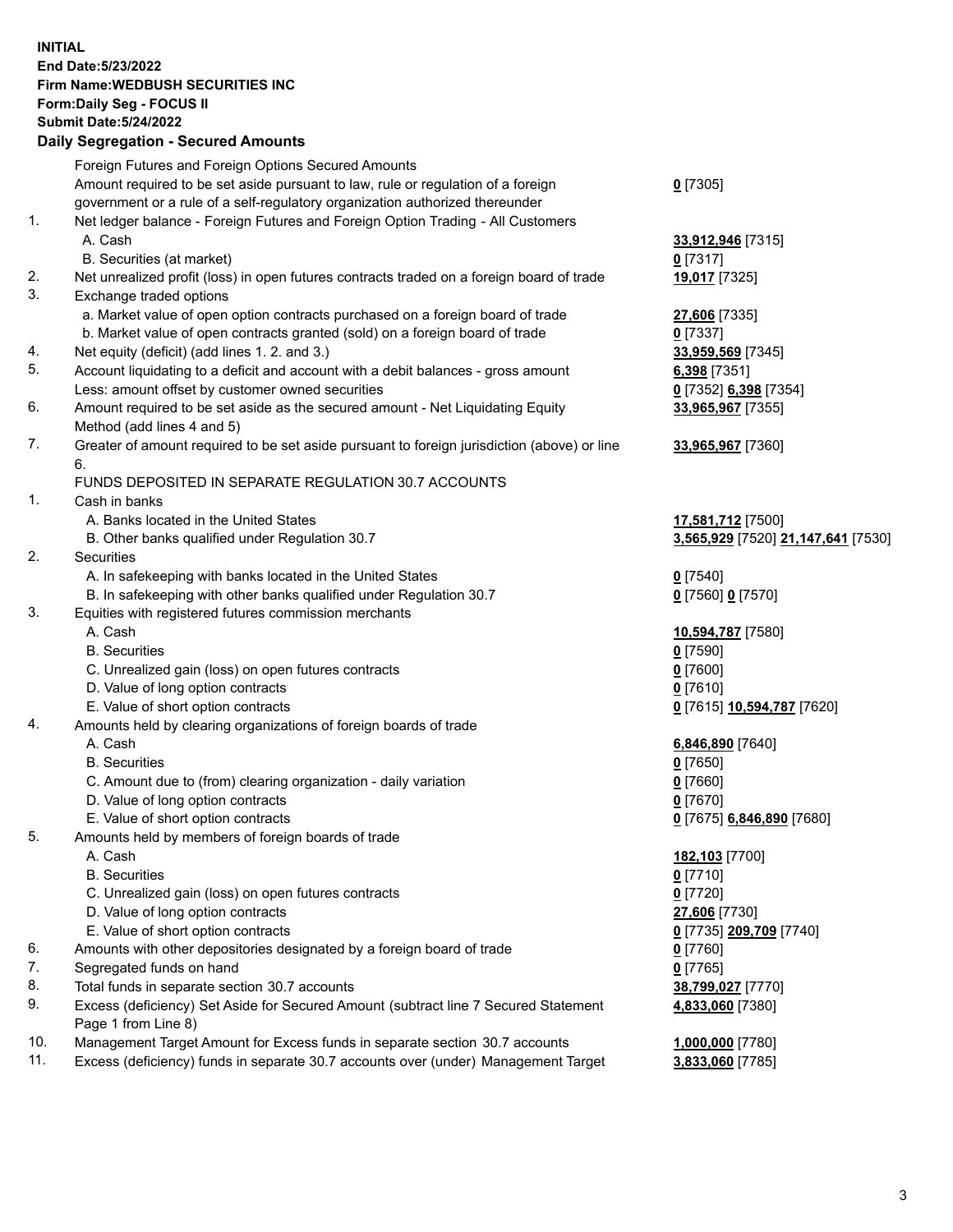|     | <b>INITIAL</b><br>End Date: 5/23/2022                                                          |                                  |
|-----|------------------------------------------------------------------------------------------------|----------------------------------|
|     | Firm Name: WEDBUSH SECURITIES INC                                                              |                                  |
|     | Form: Daily Seg - FOCUS II                                                                     |                                  |
|     | <b>Submit Date: 5/24/2022</b>                                                                  |                                  |
|     | Daily Segregation - Segregation Statement                                                      |                                  |
|     | SEGREGATION REQUIREMENTS(Section 4d(2) of the CEAct)                                           |                                  |
| 1.  | Net ledger balance                                                                             |                                  |
|     | A. Cash                                                                                        | 2,040,733,410 [7010]             |
|     | B. Securities (at market)                                                                      | 169,030,613 [7020]               |
| 2.  | Net unrealized profit (loss) in open futures contracts traded on a contract market             | 1,083,274,129 [7030]             |
| 3.  | Exchange traded options                                                                        |                                  |
|     | A. Add market value of open option contracts purchased on a contract market                    | 7,240,445,126 [7032]             |
|     | B. Deduct market value of open option contracts granted (sold) on a contract market            | -5,320,838,744 [7033]            |
| 4.  | Net equity (deficit) (add lines 1, 2 and 3)                                                    | 5,212,644,534 [7040]             |
| 5.  | Accounts liquidating to a deficit and accounts with                                            |                                  |
|     | debit balances - gross amount                                                                  | 9,796,183 [7045]                 |
|     | Less: amount offset by customer securities                                                     | -9,127,348 [7047] 668,835 [7050] |
| 6.  | Amount required to be segregated (add lines 4 and 5)                                           | 5,213,313,369 [7060]             |
|     | FUNDS IN SEGREGATED ACCOUNTS                                                                   |                                  |
| 7.  | Deposited in segregated funds bank accounts                                                    |                                  |
|     | A. Cash                                                                                        | 764,737,630 [7070]               |
|     | B. Securities representing investments of customers' funds (at market)                         | $0$ [7080]                       |
|     | C. Securities held for particular customers or option customers in lieu of cash (at<br>market) | 463,094 [7090]                   |
| 8.  | Margins on deposit with derivatives clearing organizations of contract markets                 |                                  |
|     | A. Cash                                                                                        | 1,343,763,112 [7100]             |
|     | B. Securities representing investments of customers' funds (at market)                         | 923,700,345 [7110]               |
|     | C. Securities held for particular customers or option customers in lieu of cash (at<br>market) | 164,672,979 [7120]               |
| 9.  | Net settlement from (to) derivatives clearing organizations of contract markets                | 142,749,709 [7130]               |
| 10. | Exchange traded options                                                                        |                                  |
|     | A. Value of open long option contracts                                                         | 7,240,445,126 [7132]             |
|     | B. Value of open short option contracts                                                        | -5,320,838,744 [7133]            |
| 11. | Net equities with other FCMs                                                                   |                                  |
|     | A. Net liquidating equity                                                                      | $0$ [7140]                       |
|     | B. Securities representing investments of customers' funds (at market)                         | $0$ [7160]                       |
|     | C. Securities held for particular customers or option customers in lieu of cash (at            | 0 <sup>[7170]</sup>              |
|     | market)                                                                                        |                                  |
| 12. | Segregated funds on hand                                                                       | 3,894,540 [7150]                 |
| 13. | Total amount in segregation (add lines 7 through 12)                                           | 5,263,587,791 [7180]             |
| 14. | Excess (deficiency) funds in segregation (subtract line 6 from line 13)                        | 50,274,422 [7190]                |
| 15. | Management Target Amount for Excess funds in segregation                                       | 19,000,000 [7194]                |

16. Excess (deficiency) funds in segregation over (under) Management Target Amount Excess

**31,274,422** [7198]